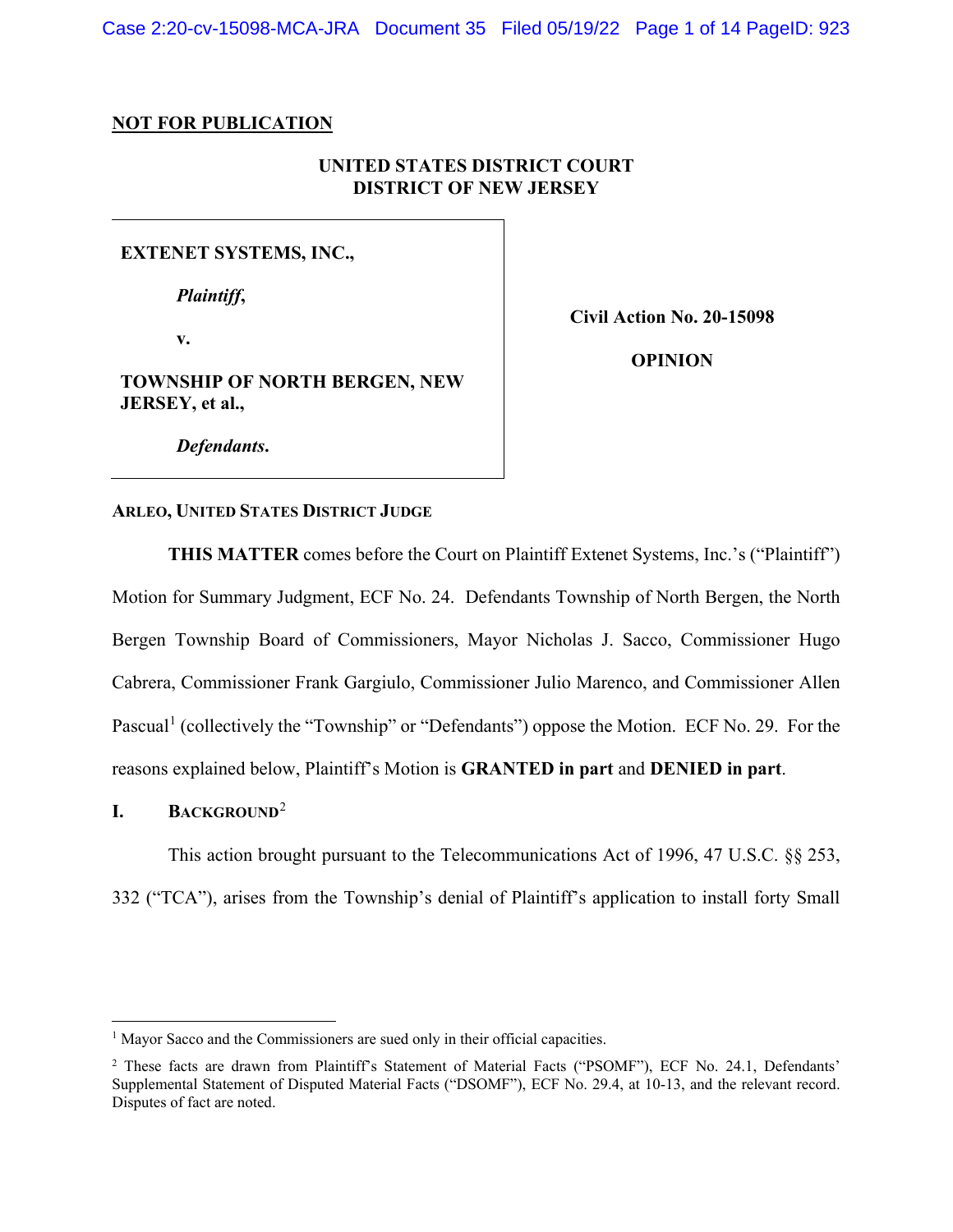Wire Facilities ("SWFs")<sup>3</sup> in the Township's public rights-of-way (the "Application"). See generally Compl., ECF No. 1.

Plaintiff is a neutral host infrastructure provider for wireless communication carriers licensed by the Federal Communications Commission ("FCC"). PSOMF ¶ 1. Beginning in February 2019, Plaintiff engaged representatives of the Township in discussions concerning the proposed SWFs. PSOMF ¶ 3. Thirty-nine of the proposed facilities would be "strand-mounted" antennas attached to the utility lines a few feet from an existing utility pole, while the remaining antennas would be installed directly atop a utility pole. PSOMF ¶¶ 9-10.

On December 20, 2019, third-party V-Comm, LLC prepared an engineering report to assess whether the proposed strand-mounted SWFs would comply with FCC regulations governing the maximum permissible exposure to Radio Frequency ("RF") omissions. See Certification of James V. Sessions Ex. 1, ECF No. 24.24 (the "V-Comm Report"). The V-Comm Report concluded that RF exposure would be "well below" FCC limits at ground level but that some areas near the antennas would experience RF omissions exceeding FCC "general population" or "occupational" limits. Id. at 3. The Report advised that accordingly, certain signage alerting workers to the RF emissions should be mounted on nearby utility poles (the "Warning Signs"). Id. at 1. Ultimately, the V-Comm Report concluded that with the appropriate signs in place, the "facility in question will be in compliance with all appropriate Federal regulations in regards to [RF] Emissions." Id.

On May 27, 2020, the Township adopted a resolution authorizing the appropriate municipal officials to execute a "Right of Way Occupancy Agreement" permitting Plaintiff to install the

<sup>&</sup>lt;sup>3</sup> SWFs are antenna structures that provide personal wireless service and meet certain size requirements. See 47 C.F.R.  $§ 1.6002(i), (1).$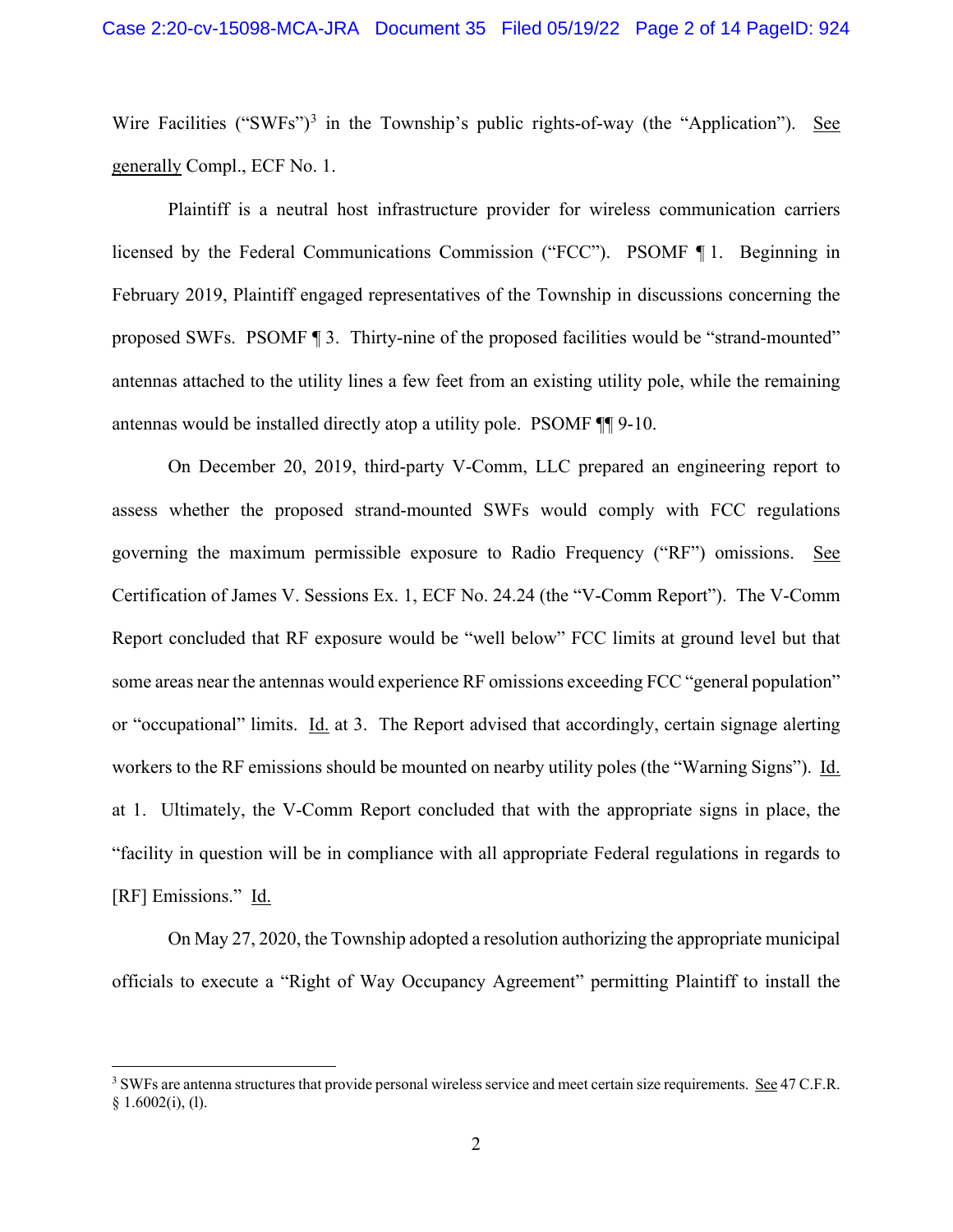SWFs. PSOMF ¶ 28; Certification of Richard Lambert ("Lambert Cert.") Ex. B, ECF No. 24.16. However, the Township never actually executed the agreement. PSOMF 1 29.<sup>4</sup> Thereafter, on July 23, 2020, Township attorney Thomas Kobin ("Kobin") informed Plaintiff via email that due to the Township's concerns regarding the "content" of the proposed Warning Signs, the Township was unwilling to approve the SWFs. PSOMF ¶ 33; Lambert Cert. Ex. C, ECF No. 24.17.

Despite Kobin's email, Plaintiff formally submitted its Application for approval of the proposed SWFs on August 25, 2020. PSOMF ¶ 36; see also Lambert Cert. Ex. D, ECF No. 24.18. On October 26, 2020, Kobin sent Plaintiff a letter informing it that the Application was denied for four reasons: (1) "the antennas pose a danger to the public, regardless of whether the radio frequency emitted from the antennas is within that required by FCC"; (2) the Warning Signs "will, at minimum, cause public alarm and will negatively impact property values"; (3) Plaintiff did not submit copies of its agreements with the owners of the relevant utility poles permitting the installations; and (4) the appearance of certain equipment to be utilized "d[id] not match or conform to existing" equipment. Lambert Cert. Ex. E (the "October 2020 Letter"), ECF No. 24.19.

Two days later, on October 28, 2020, Plaintiff commenced the instant action by filing a Complaint for Declaratory and Injunctive Relief pursuant to the TCA. ECF No. 1. The Complaint asserts eight causes of action against Defendants, generally alleging that the Township failed to properly consider the Application and then denied it for impermissible reasons, in violation of the TCA and New Jersey law. Compl. ¶¶ 74-143. Defendants filed an Answer on December 28, 2020, ECF No. 5.

<sup>4</sup> Township regulations provide that no antenna may be installed in the right of way until a Right of Way Occupancy Agreement is approved and executed by the Township. PSOMF ¶ 6.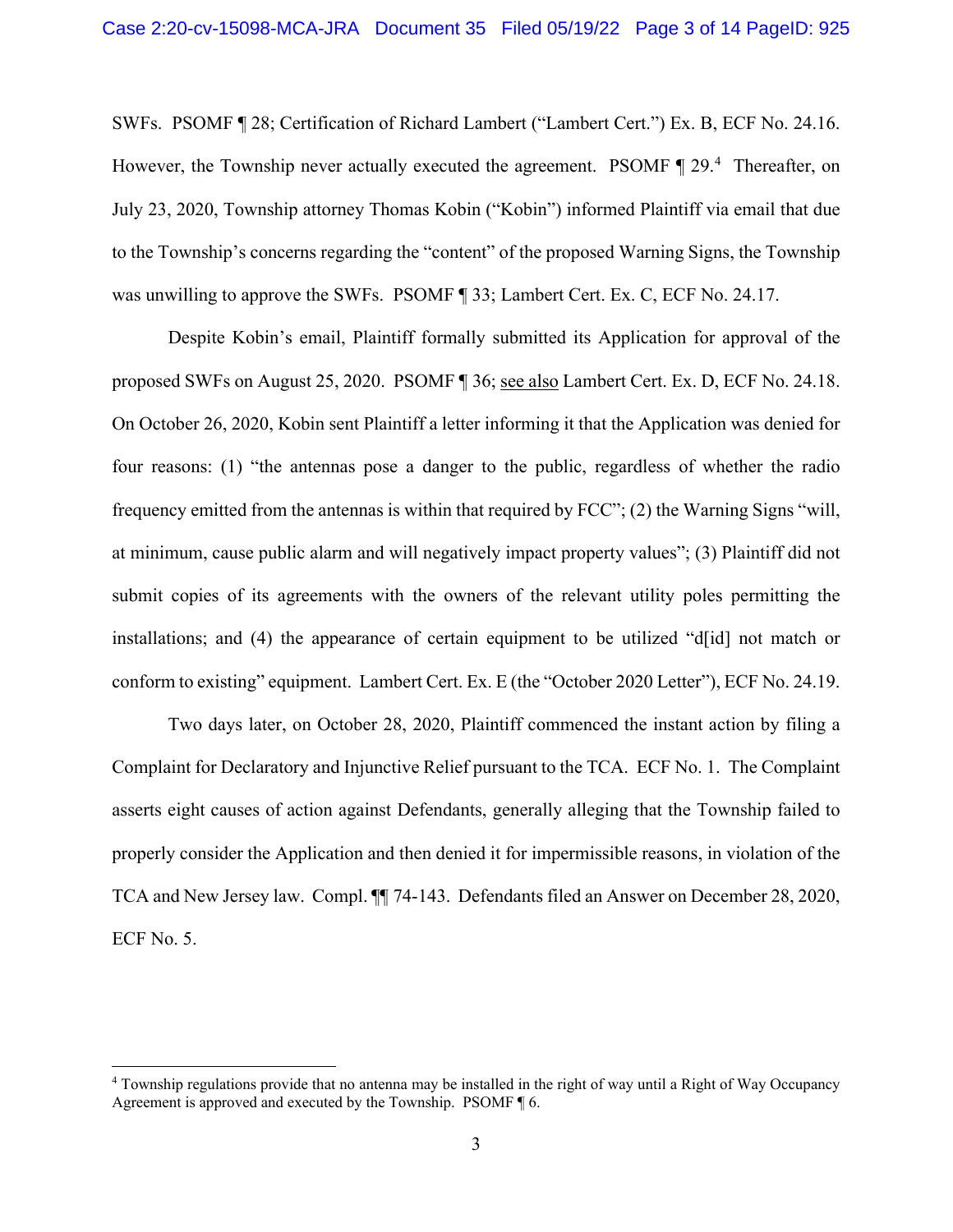After this action commenced, on May 26, 2021, Kobin sent Plaintiff an additional letter (the "May 2021 Letter") stating that the Township had denied the Application for three additional reasons: (1) Plaintiff did not provide a "propagation plot"; (2) the Application failed to demonstrate that the RF emissions from the proposed antennas would comply with FCC regulations; and (3) no Right of Way Occupancy Agreement had been executed. PSOMF  $\P 61<sup>5</sup>$  As of the date of the Motion, the Township had not approved the Application nor executed a Right of Way Occupancy Agreement. Id. ¶ 63.

Following discovery, Plaintiff now moves for summary judgment. ECF No. 24.

### **II. LEGAL STANDARD**

Pursuant to Federal Rule of Civil Procedure 56(c), the Court will grant a motion for summary judgment if the pleadings, depositions, answers to interrogatories, and admissions on file, together with available affidavits, show that there is no genuine dispute as to any material fact and that the moving party is entitled to judgment as a matter of law. See Anderson v. Liberty Lobby, Inc., 477 U.S. 242, 247 (1986); Celotex Corp. v. Catrett, 477 U.S. 317, 322 (1986). "Summary judgment may be granted only if there exists no genuine issue of material fact that would permit a reasonable jury to find for the nonmoving party." Miller v. Ind. Hosp., 843 F.2d 139, 143 (3d Cir. 1988).

## **III. ANALYSIS**

Plaintiff argues, among other things, that Defendants violated the TCA by denying the Application due to the perceived environmental effects of RF emissions, a subject that is expressly preempted by federal law. The Court agrees.

 $5$  The May 2021 Letter appears to have been unintentionally omitted from Plaintiff's electronic filing. Nonetheless, the Parties agree to its substance.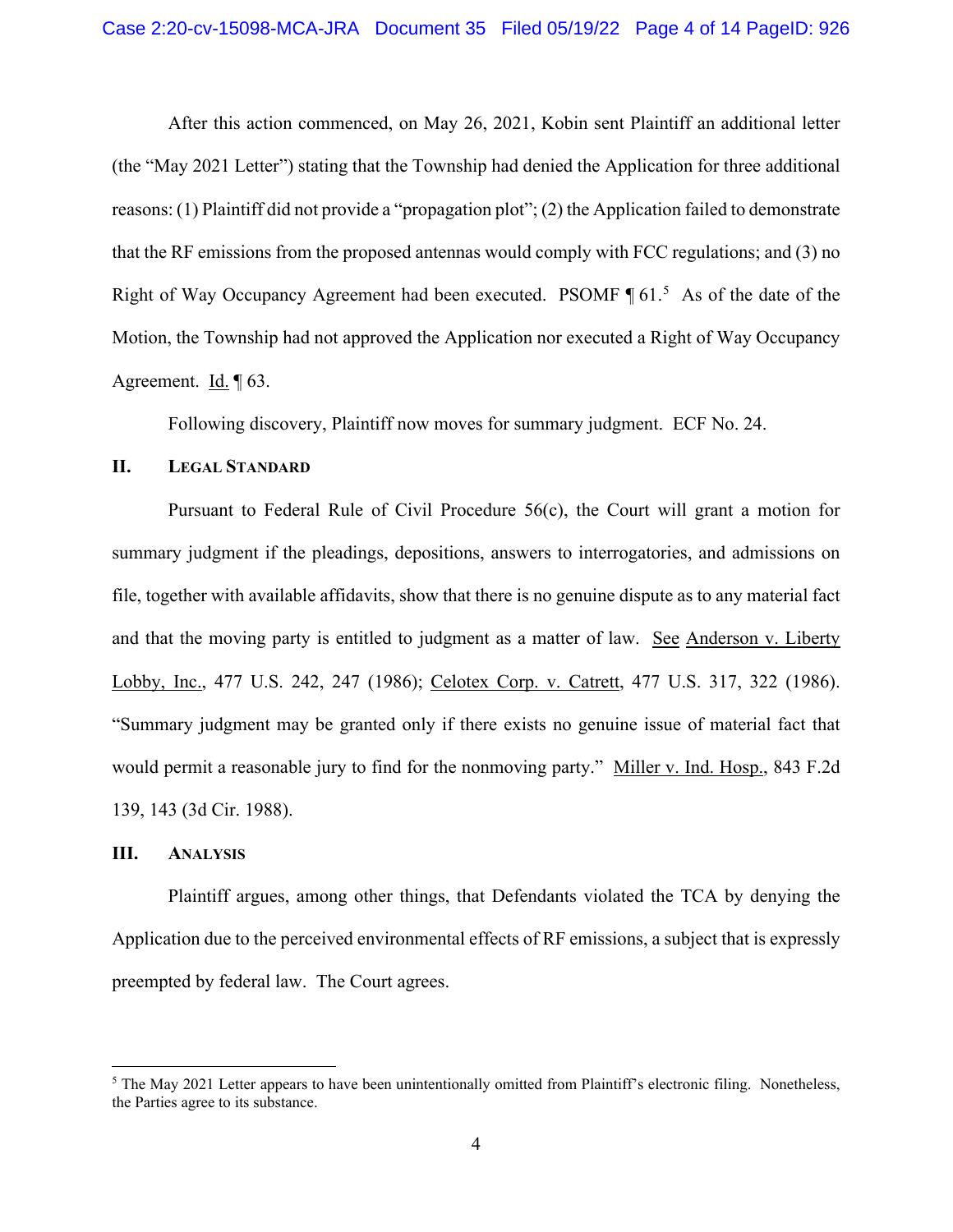## **A. Regulatory Framework**

Section  $332(c)(7)$  of the TCA "preserves the traditional authority of state and local governments to regulate the location, construction, and modification of wireless communications facilities . . . but imposes 'specific limitations' on that authority." T-Mobile S., LLC v. City of Roswell, Ga., 574 U.S. 293, 300 (2015) (citation omitted). Specifically, once a municipality is presented with a request to construct personal wireless service facilities, the TCA requires the locality to (a) follow certain procedures; (b) provide written reasons if it denies the application; and (c) refrain from considering certain substantive rationales while assessing the application. 47 U.S.C. § 332(c)(7)(B)(i)-(iv).

Procedurally, a local government must act on an application within a "reasonable period of time."  $47 \text{ U.S.C.}$  §  $332(c)(7)(B)(ii)$ . Where, as here, a township receives a request to install SWFs onto existing structures, the municipality's designated "siting authority" must respond within sixty days, unless that period is tolled by specifically defined events. 47 C.F.R. § 1.6003(c)(1)(i). The Parties agree that the Township's siting authority is Peter Hammer ("Director Hammer"), the Township's Director of Community Improvement. PSOMF 140; DSOMF 126.6

A municipality's denial of an application must be "supported by substantial evidence contained in a written record." 47 U.S.C.  $\S 332(c)(7)(B)(iii)$ . "Substantial evidence ... is 'more than a mere scintilla'" and "such relevant evidence as a reasonable mind might accept as adequate to support a conclusion." Biestek v. Berryhill, 139 S. Ct. 1148, 1154 (2019) (citations omitted). The town's statement of reasoning must be provided "essentially contemporaneously" with a written notice of denial. City of Roswell, 574 U.S. at 307-08 (holding that city violated the TCA

<sup>6</sup> The Court declines to reach Plaintiff's argument that the Township violated 47 C.F.R. § 1.6003 because Township attorney Kobin's October 2020 Letter suggests that Kobin himself—as opposed to the siting authority—denied the Application. Even accepting Defendants' position that Kobin wrote the October 2020 Letter on behalf of the siting authority, summary judgment in favor of Plaintiff is warranted.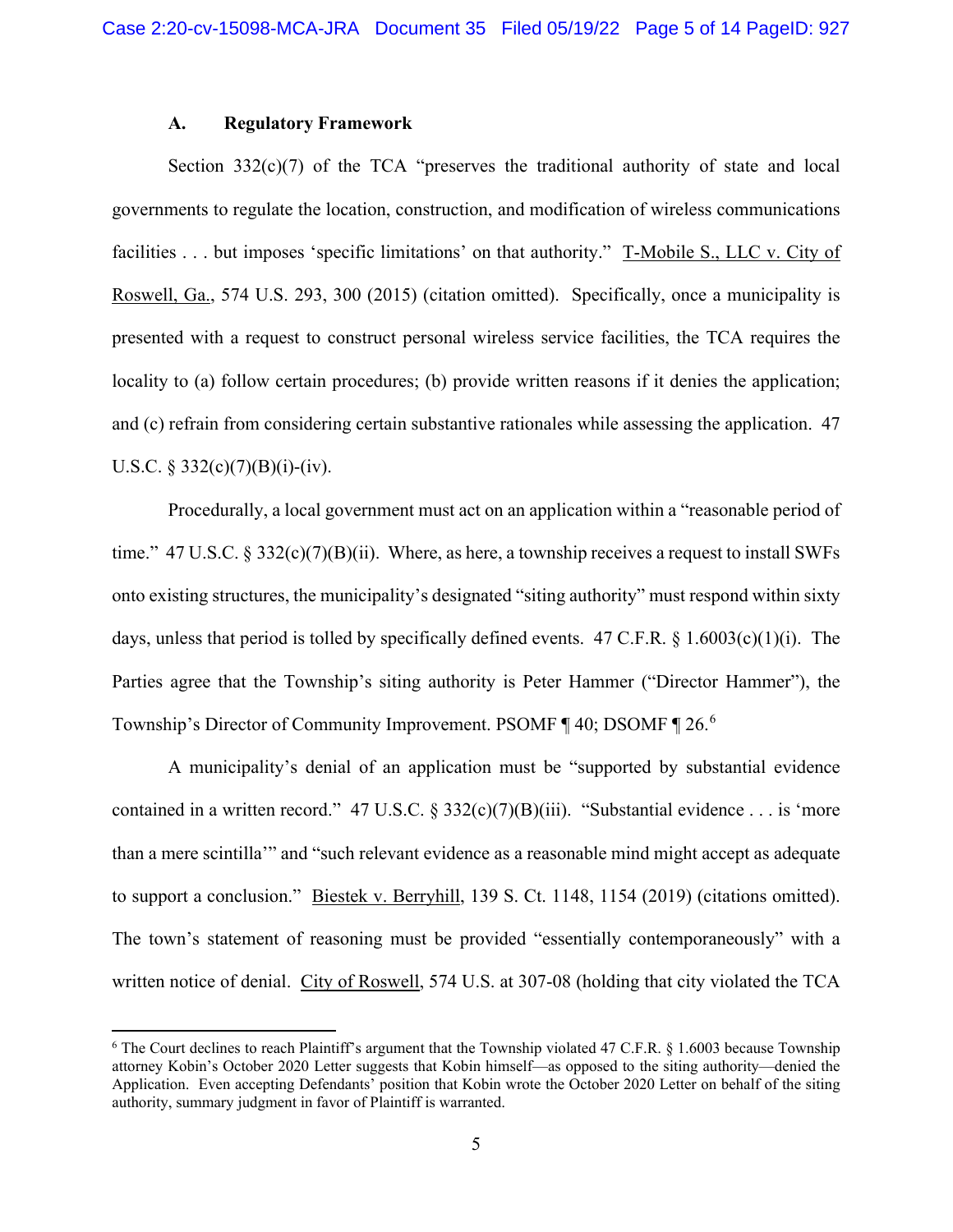by failing to provide its reasoning for twenty-six days after denying an application to construct cell towers). The Supreme Court has emphasized that a locality's written reasons must be "clear enough to enable judicial review" so a court can "determine whether a locality had violated the<sup>[]</sup> substantive provisions" of the TCA in rendering its decision. Id. at 301.

Among other substantive restrictions in the TCA, "[n]o . . . local government or instrumentality thereof may regulate the placement, construction, and modification of personal wireless service facilities on the basis of the environmental effects of [RF] emissions to the extent that such facilities comply with [FCC] regulations concerning such emissions." 47 U.S.C. § 332(c)(7)(B)(iv). "Environmental effects" include the effect of RF emissions on human health. See T-Mobile Ne. LLC v. Loudoun Cnty. Bd. of Supervisors, 748 F.3d 185, 194 (4th Cir. 2014); T-Mobile Ne. LLC v. Town of Ramapo, 701 F. Supp. 2d 446, 460 (S.D.N.Y. 2009); see also City of Portland v. United States, 969 F.3d 1020, 1046 (9th Cir. 2020) ("The FCC is obligated to evaluate the potential impacts of human exposure to [RF] emissions. . . . In the [TCA], Congress preempted all municipal regulation of radiofrequency emissions to the extent that such facilities comply with federal emissions standards."); 47 C.F.R. § 1.1310(a) (promulgating standards "to evaluate the environmental impact of human exposure to [RF] radiation"). Thus, so long as a proposed facility would comply with FCC regulations, a town may not deny an application based on a perceived threat to human safety arising from RF emissions.

Finally, "any person adversely affected" by a local government's violation of Section 332(c)(7) may "commence an action in any court of competent jurisdiction" within thirty days of the offending decision. 47 U.S.C.  $\S 332(c)(7)(B)(v)$ . The parties agree that Plaintiff timely commenced this action. PSOMF ¶ 70.

6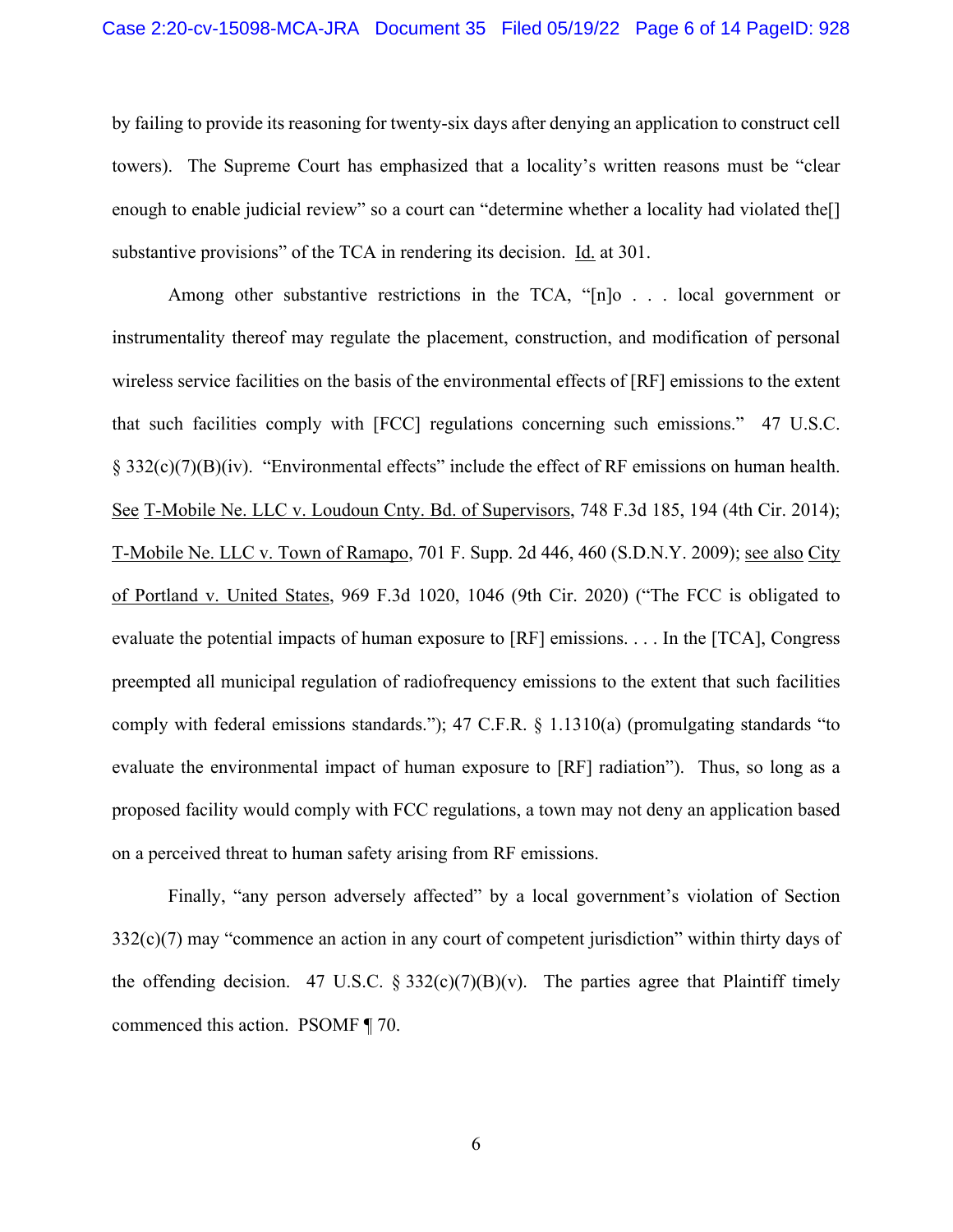### **B. Consideration of Environmental Factors**

Count IV of the Complaint alleges that Defendants impermissibly denied Plaintiff's Application to construct SWFs based on the environmental effects of RF transmissions. Compl. ¶¶ 106-11. Plaintiff now maintains that following discovery, the undisputed facts demonstrate that Defendants denied the Application based on a perceived threat to human safety untethered to FCC standards. Plaintiff further argues that the remaining reasons articulated in the October 2020 Letter were unsupported by substantial evidence and cannot cure the defect in Defendants' denial of the Application. Finally, Plaintiff contends that the supplemental reasoning reflected in the May 2021 Letter was untimely and cannot be considered. The Court agrees with each point.<sup>7</sup>

As a threshold matter, Defendants do not meaningfully argue that they denied the Application due to a perceived deficiency in FCC compliance. The October 2020 Letter did not raise any compliance issues and indeed expressly stated that the Township's concerns existed "regardless of whether the [RF] emitted from the antennas is within that required by FCC." Oct. 2020 Ltr. While the May 2021 Letter did allege that the Application failed to prove FCC compliance, that letter was submitted nearly seven months after the Township denied the Application. The Court may not consider this rationale—or any other reasoning in the May 2021 Letter—because the letter was not provided "essentially contemporaneously" with the Township's written denial. City of Roswell, 574 U.S. at 307-08.<sup>8</sup>

<sup>&</sup>lt;sup>7</sup> The Court need not reach Plaintiff's alternative arguments that the Township violated the TCA's substantive proscriptions on "discriminat [ing] among providers of functionally equivalent services," 47 U.S.C. § 332(c)(7)(B)(i)(I), effectively "prohibiting the provision of personal wireless services," id. § 332(c)(7)(B)(i)(II), and erecting unlawful barriers to entry, id. § 253(a). The Court also declines to reach Plaintiff's claims under New Jersey law. As set forth below, Plaintiff seeks identical injunctive relief under each count of the Complaint.

<sup>&</sup>lt;sup>8</sup> Magistrate Judge Hammer previously found that the topics discussed in the May 2021 Letter are irrelevant to this action, and Defendants did not appeal that decision. See ExteNet Sys., Inc. v. Township of North Bergen, 20-15098, 2021 WL 5782977, at \*3 (D.N.J. Dec. 7, 2021).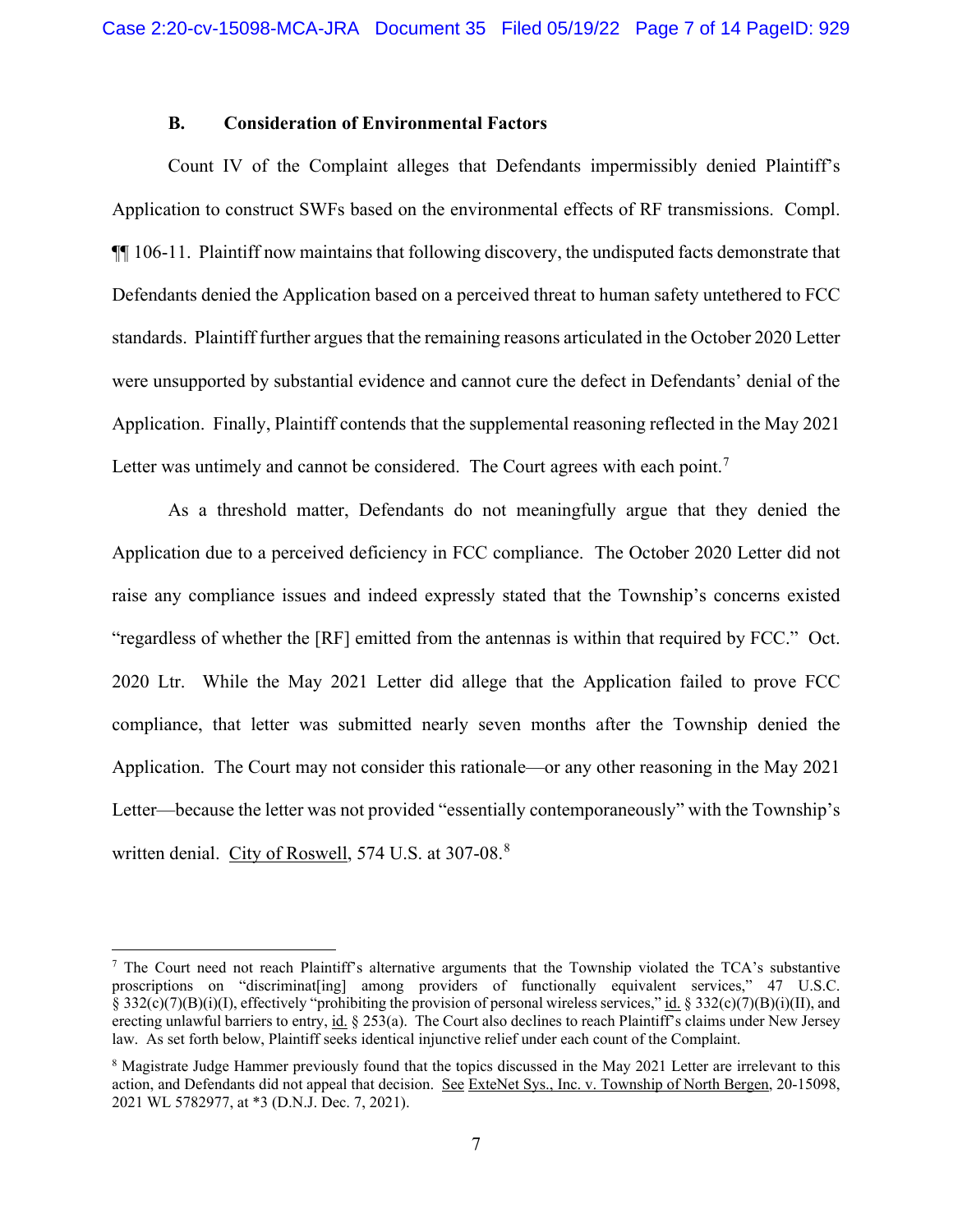Moreover, Defendants have not directed the Court to any evidence suggesting the proposed facilities would contravene FCC guidelines.<sup>9</sup> Prior to the Application, an independent engineering firm concluded that while certain areas in the air directly surrounding the strand-mounted antennas would experience RF radiation levels exceeding FCC limits, the SWFs could be brought into compliance by mounting Warning Signs alerting workers to the local RF emissions. See V-Comm Report at 1, 3. Defendants' RF expert later testified: "based on the analysis I did of the V-COMM report, I believe that the report would suffice [the FCC Office of Engineering and Technology's ("OET")] Bulletin 65," the relevant regulatory statement on evaluating RF exposure. PSOMF  $\P$  25.<sup>10</sup> Consequently, there is no factual dispute as to whether the Township denied the Application due to concerns of FCC compliance.

Absent such regulatory deficiencies, the TCA expressly prohibited the Township from considering "environmental effects" such as an effect on human health in its zoning decisions. 47 U.S.C. § 332(c)(7)(B)(iv). On this point, the record is clear that a fear for human safety was the most important reason—if not the sole reason—that the Township denied the Application. Before

<sup>9</sup> In their opposition, Defendants point to a second engineering report that Plaintiff commissioned during this litigation, which shows that four of the proposed SWFs would be located nine feet or less from adjacent structures. DSOMF ¶ 5; see Certification of Gregory D. Meese ("Meese Cert.") Ex. I at 11-13, ECF No. 24.12. Yet that same report concludes, on the very same page, that based on the location, design, and positioning of the SWFs, "there are no accessible areas within the [FCC-dictated] General Population (GP) compliance boundary at any of these nodes." Id. at 11. Again, Defendants have proffered no contrary evidence.

 $10$  The FCC regulation governing RF exposure limits provides that "[d]etailed information on our policies regarding . . . compliance with . . . exposure limits can be found in the most recent edition of FCC's OET Bulletin 65." 47 C.F.R. § 1.1310(d)(4). Bulletin 65 provides the following, in relevant part:

<sup>[</sup>F]or a transmitting facility or operation to be out of compliance with the FCC's RF guidelines an area or areas where levels exceed the MPE limits must, first of all, be in some ways accessible to public or to workers. . . . The FCC guidelines specify exposure limits not emission limits, and that distinction must be emphasized. . . . When accessibility to an area where excessive levels is appropriately restricted, the facility or operation can certify that it complies with FCC requirements.

See FCC OET, Evaluating Compliance with FCC Guidelines for Human Exposure to Radiofrequency Electromagnetic Fields, OET Bull. No. 65, at 52-53 (Aug. 1997). Bulletin 65 further endorses the use of "hazard warning signs" as a means of restricting access. Id. at 53 & n.32.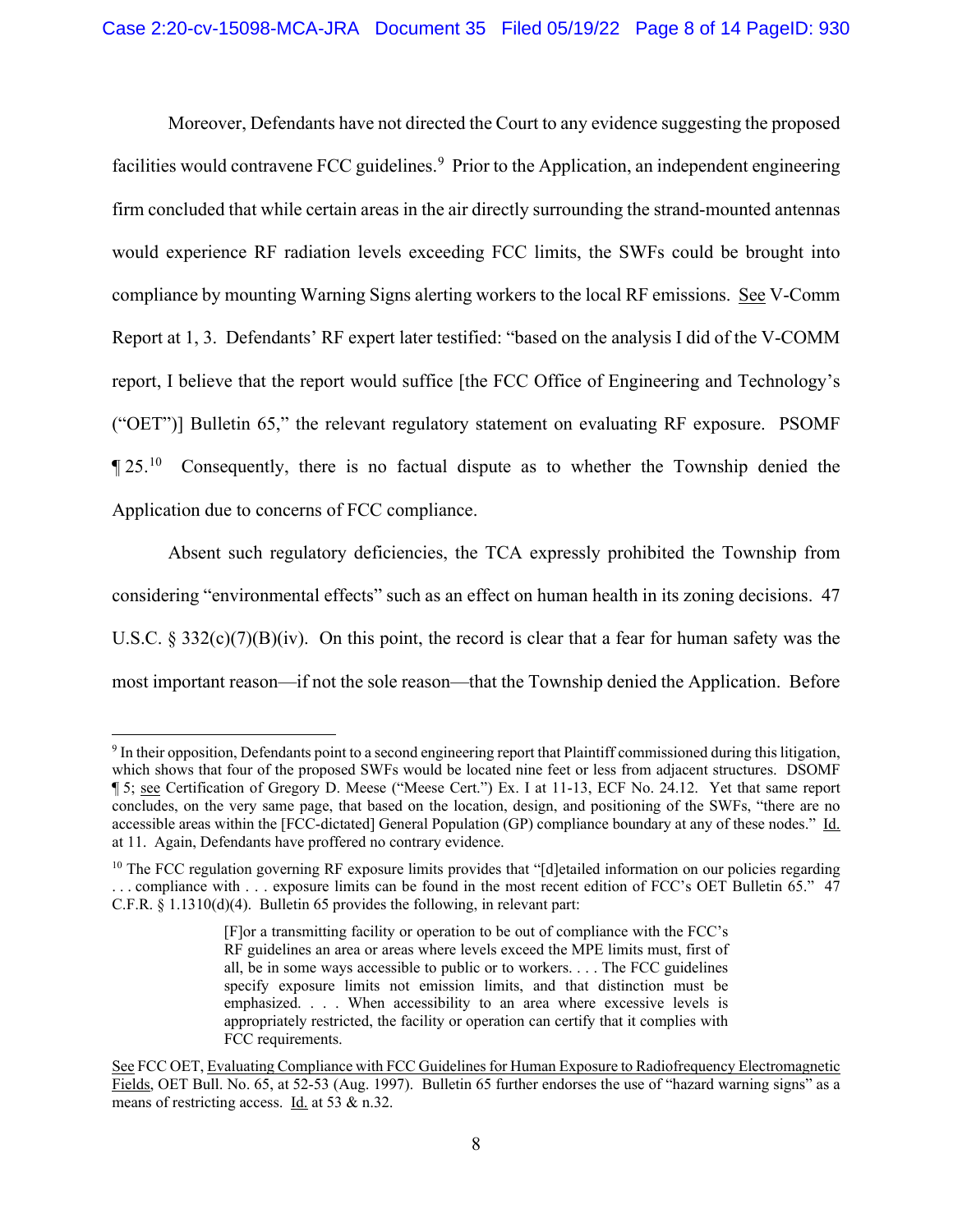Plaintiff even filed the Application, it received an email from Defendants' attorney stating that the Township was unwilling to move forward due to the "content" of the FCC-required Warning Signs alerting workers to the dangers of RF exposure. PSOMF ¶ 33. The October 2020 Letter denying the Application reiterated and expanded upon this concern, stating that (a) "[t]he application on its face indicates that the antennas pose a danger to the public, regardless of whether the [RF] frequency emitted from the antennas is within that required by FCC regulations; and (b) "based on the required signage, people spending extended time near the antennas face a real danger." Oct. 2020 Ltr. at 1 (emphases added). Finally, the Township's designated siting authority, Director Hammer, testified as follows after reviewing the October 2021 Letter:

Q. And whose decision was that that the applications were denied?

A. Under my recommendation.

. . .

. . .

Q. What was the reason that you thought they should be denied?

A. It states it in that letter.

Q. But I want to hear it from you.

A. The danger of the RF signals to the general public.

Q. And what was that based on?

A. The distances that they have said these cause -- what would you call these notices? That's what it's based on.

Q. So it's based on fact that there were caution notices to be placed on facilities?

A. No. Wait now. Not the  $-\underline{\Gamma}$ m not objecting to the notices.  $\Gamma$ m objecting to the danger posed by the notices.

Q. Do you -- is it your understanding that RF signals are a danger at any distance?

A. I'll switch that for you, sir. I believe that RF signals can be dangerous at any distance.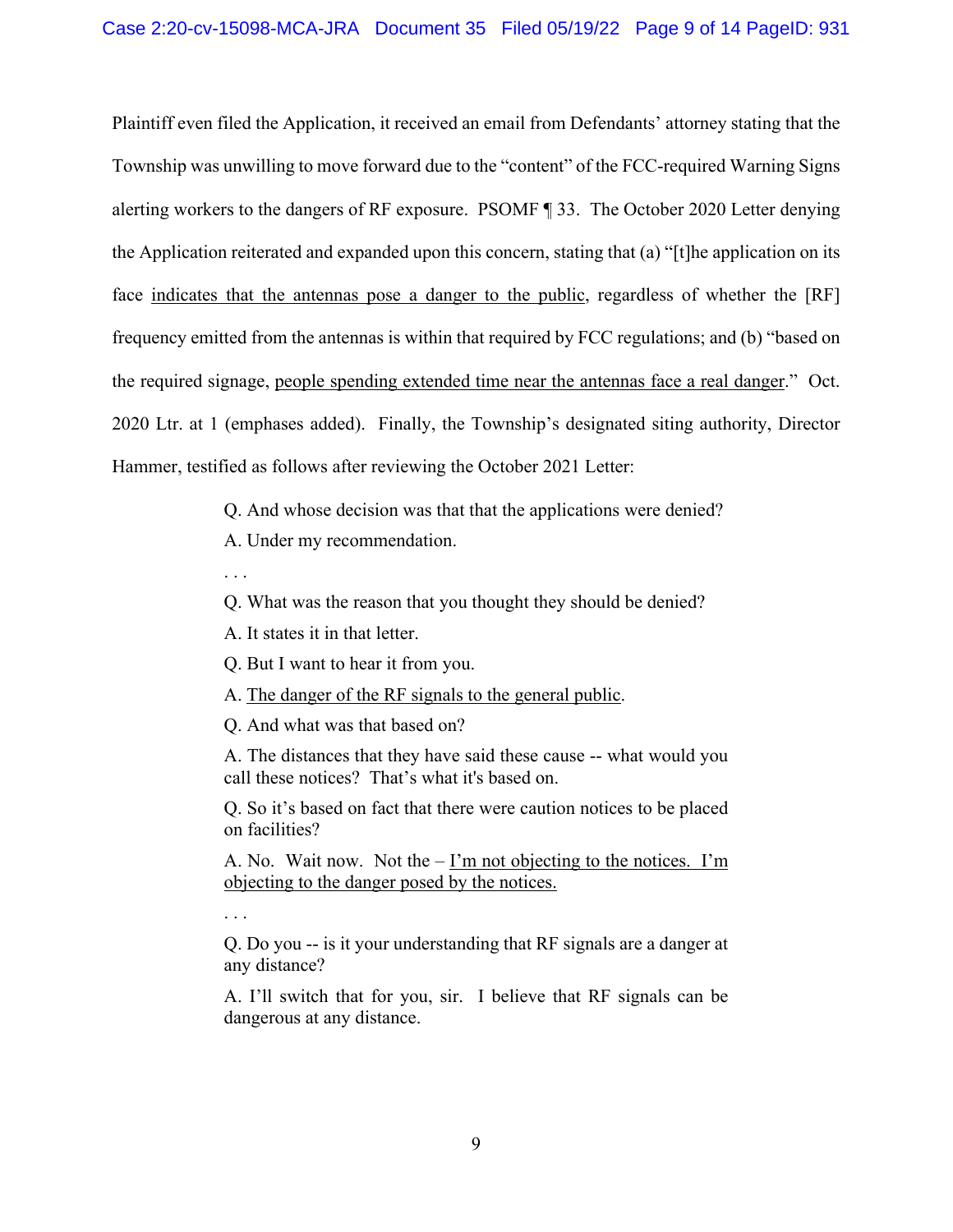Hammer Dep Tr. 30:23-33:5, Meese Cert. Ex F., ECF No. 24.9 (emphasis added). No reasonable factfinder viewing the above evidence could conclude that the Township's perceived danger of RF emissions did not significantly factor into its denial of the Application.

Defendants' arguments to the contrary are unavailing. Defendants principally attempt to contrast improper concerns of "environmental impact" with the Township's purportedly "valid and justified concerns" regarding the "content" of signs "warn[ing] of danger associated with the small cell antennas." Def. Opp. at 12-14. This appears to be, at most, a distinction without a difference. While not fully clear, Defendants seem to be arguing that the Warning Signs prove that the SWFs are dangerous, which is the precise type of rationale prohibited by the TCA. See, e.g., Town of Ramapo, 701 F. Supp. 2d at 460 ("Environmental effects within the meaning of the provision include health concerns about the biological effects of RF radiation."). To the extent Defendants are arguing that they denied the Application based on the proposed Warning Signs themselves, that is directly contradicted by Director Hammer's testimony and the October 2021 letter. $^{11}$ 

Next, Defendants contend that independently of their concerns with respect to signage and RF emissions, the October 2020 Letter provided substantial evidence that the Application was denied due to aesthetic concerns.<sup>12</sup> Courts have held, however, that "the fact that [a locality] relied on valid reasons to support its decision does not immunize its violation of a statutory limitation" and that "the fact that [a locality] gave valid reasons for its decision, which by themselves would

 $<sup>11</sup>$  Regardless, it is doubtful that a municipality may lawfully deny an application to install an otherwise FCC-compliant</sup> facility simply by stating that it objects to FCC-required signage warning of RF emissions. Such a ruling would effectively nullify Section  $332(c)(7)(B)(iv)$  whenever a warning sign is required.

 $12$  Defendants do not argue that they provided substantial evidence for the remaining two reasons cited in the October 2020 Letter: a negative effect on property values and Plaintiff's alleged failure to provide its agreements with the owners of the utility poles. Indeed, the record contains no evidence with respect to property values, and the parties agree that Plaintiff did, in fact, provide the requisite agreements on September 20, 2020. PSOMF ¶ 59.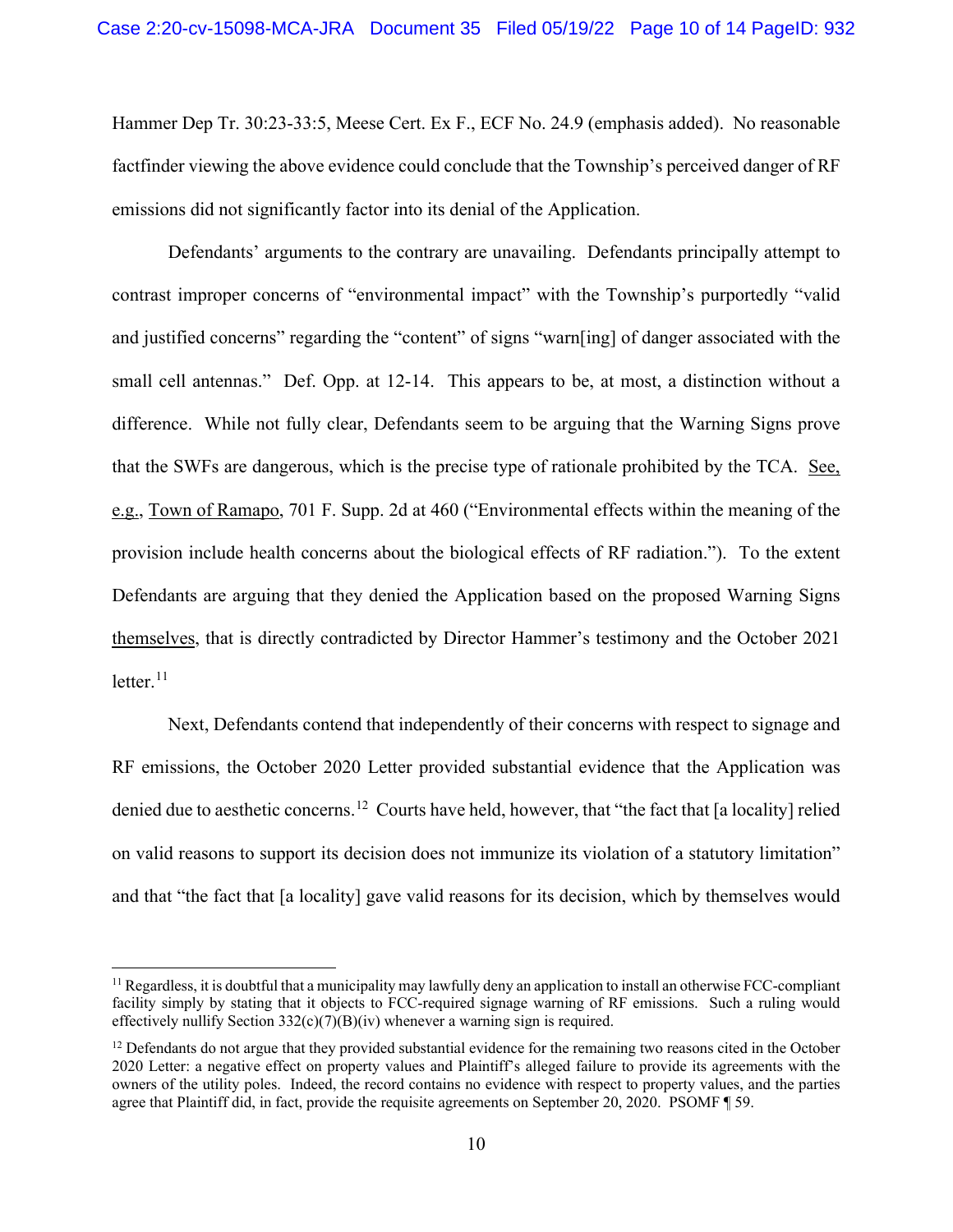be sufficient" is irrelevant. Loudoun Cnty. Bd. of Supervisors, 748 F.3d at 195; see also Town of Ramapo, 701 F. Supp. 2d at 460 ("[A]ny decision actually based on environmental effects is a violation, whether other legitimate reasons factored into the decision or not.").

Regardless, Defendants did not contemporaneously provide substantial evidence to support a denial based on aesthetics. Though the TCA permits a locality to deny an application based on the appearance of proposed equipment, "[a] few generalized expressions of concern with 'aesthetics' cannot serve as substantial evidence." New Cingular Wireless PCS LLC v. Zoning Bd. of Adjustment of Borough of N. Haledon, 469 F. Supp. 3d 262, 276 (D.N.J. 2020).

With respect to appearance, the October 2020 Letter provides:

Also, the downconverter and disconnect equipment does not match or conform to existing utility facilities and equipment in the areas, and their appearance is inconsistent therewith. See section  $22(a)(vi)$ of the Township Rules and Regulations Governing Road Openings, Right of Way Occupancy, and Storage Permits, adopted September 11, 2019.

Oct. 2020 Ltr. at 2. The internally referenced section  $22(a)(vi)$  of the Township's regulations generally provides, in relevant part, that any telecommunications equipment installed on a utility pole must (a) match any theme established in the area; (b) match either the color of the utility pole or the color scheme of other equipment on the pole; and (c) be appropriately concealed, when the equipment's appearance is inconsistent with existing utility equipment. Meese Cert. Ex. D, at 10- 11, ECF No. 24.7.

Critically, the October 2020 Letter does not explain how Plaintiff's proposed equipment failed to conform with existing equipment or otherwise violated the Township's standing regulations. Though Defendants' opposition now attempts to explain that the Township's grievance concerned the proposed downconverters' status as "standalone equipment" located "approximately halfway up the telephone pole," Def. Opp. at 17, this reasoning does not appear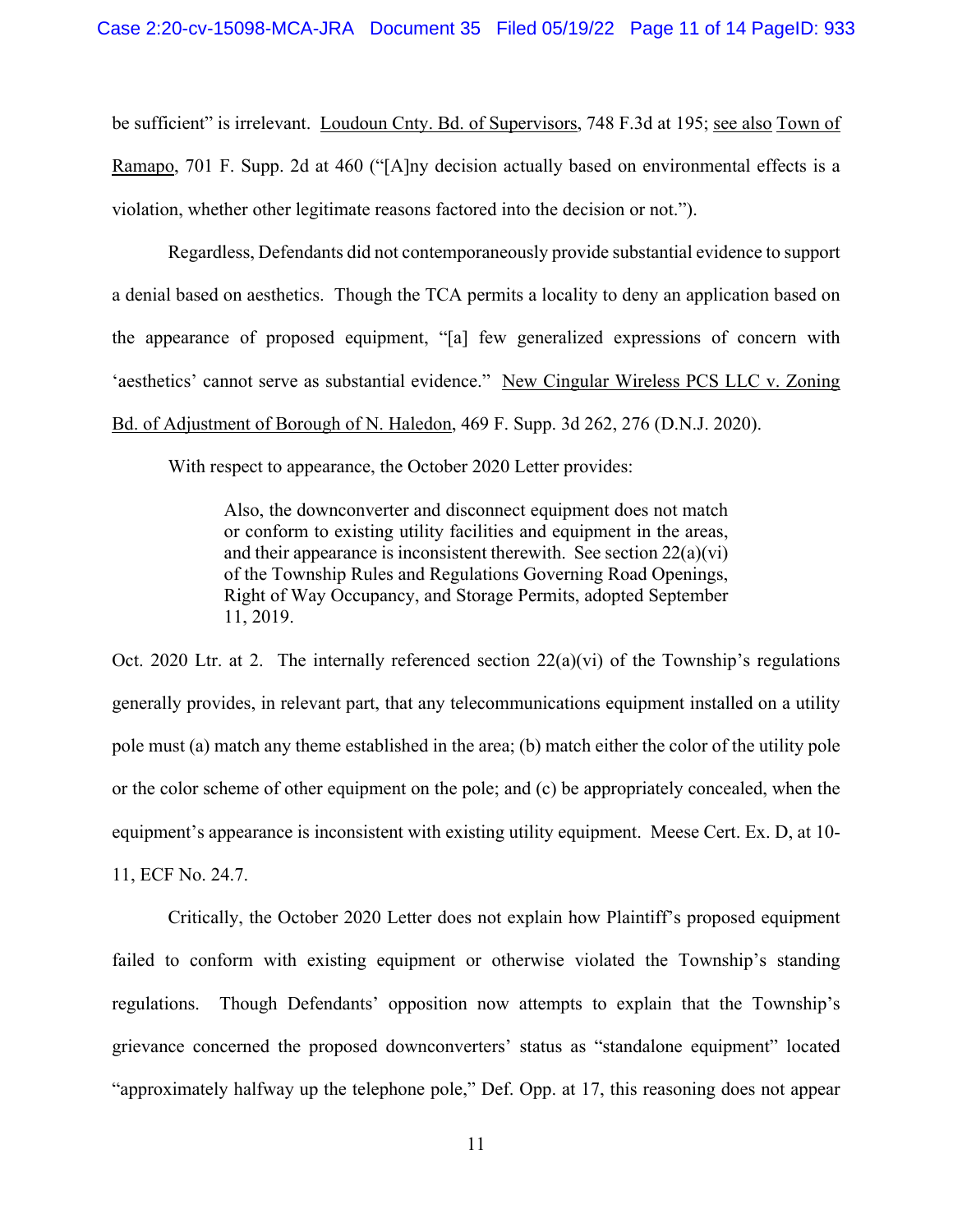anywhere in the October 2020 Letter. Defendants do not suggest that they informed Plaintiff of this alleged deficiency in a contemporaneous writing.

Though a municipality's written reasons for denying an application "need not be elaborate or even sophisticated," City of Roswell, 574 U.S. at 302, the locality must still provide "more than a mere scintilla" of evidence to support its conclusion, Biestek, 139 S. Ct. at 1154. Even if the Township had not cited safety concerns as a basis for denial, its bare assertion of nonconformance with existing equipment, without more, fails to clear this modest hurdle. See, e.g., Town of Ramapo, 701 F. Supp. 2d at 463 (finding that the town failed to provide substantial evidence for denial of permit to install telecommunications equipment where record reflected "generalized expressions of concern about aesthetics and property values—along with illegitimate expressions of concern about health hazards—but little more").

Consequently, Plaintiff is entitled to summary judgment on Count IV of the Complaint.

# **C. Remedy**

Having found that Defendants violated Section  $332(c)(7)(B)(iv)$ , the Court must now determine the proper remedy. Plaintiff requests an injunction directing Defendants to issue all permits necessary for Plaintiff to install the SWFs in the Application, along with costs and attorney's fees. Pl. Br. at 44, ECF No.  $24.2<sup>13</sup>$ 

While the TCA does not contain an express remedy for violations of Section  $332(c)(7)$ , courts have concluded that the most appropriate remedy is typically "the award of injunctive relief in the form of an order to issue all necessary authorizations." Extenet Sys., Inc. v. City of East Orange, No. 19-21291, 2020 WL 7238154, at \*7 (D.N.J. Dec. 9, 2020). This is particularly the

<sup>&</sup>lt;sup>13</sup> Plaintiff requests substantially the same relief under each count asserted in the Complaint. See Compl. ¶¶ 91, 97, 105, 111, 118, 123, 130, 143. While the Complaint also summarily requests "damages" in its Prayer for Relief, see id. at 32, the Complaint does not tie such request to any particular cause of action, and Plaintiff does not seek damages in connection with the instant Motion.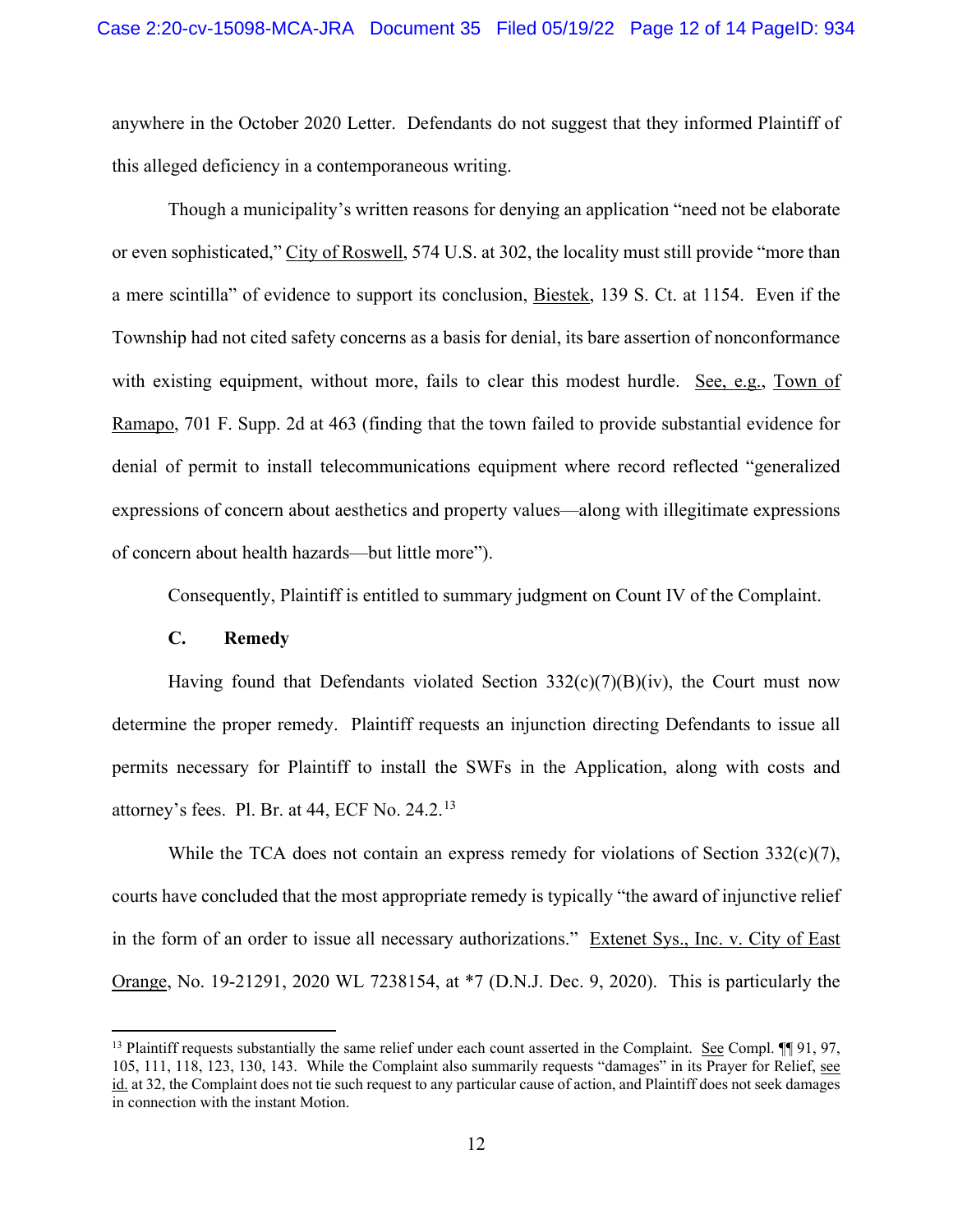case where the record shows that "[RF] emissions were a genuine and substantial concern" of the locality and where the other reasons cited by the locality lacked substantial evidence. Loudoun Cnty. Bd. of Supervisors, 748 F.3d at 195 (affirming district court's finding that "while the [locality] would, on remand, omit its concerns over radiation when giving reasons for denial of the application, the radiation concerns would nonetheless persist as part of the decisionmaking process"); <u>see also Town of Ramapo</u>, 701 F. Supp. 2d at 463 (collecting cases). The TCA does not, however, permit a prevailing plaintiff to recover attorney's fees and costs for a Section 332(c)(7) violation. See City of Rancho Palos Verdes, Cal. v. Abrams, 544 U.S. 113, 122-23 (2005).

Here, injunctive relief is appropriate based on the clear evidence that unlawful considerations regarding the safety of RF emissions infected the Township's decision-making process. The Court will therefore order the Township to issue all necessary permits and authorizations to enable Plaintiff to construct the SWFs proposed in the Application. However, because the TCA does not permit an award of attorney's fees, and because Plaintiff has not articulated a basis to recover fees or costs under New Jersey law, Plaintiff's request for an award of costs and attorney's fees is denied.

Finally, the Court will dismiss Counts I-III and V-VIII of the Complaint as moot, as each request relief identical to that which the Court now awards under Count IV. See City of East Orange, 2020 WL 7238154, at \*7.

### **IV. CONCLUSION**

For the reasons stated above, Plaintiff's Motion for Summary Judgment, ECF No. 24, is **GRANTED** as to Count IV to the extent Plaintiff seeks injunctive relief and otherwise **DENIED**. The Township is directed to issue all necessary permits and authorizations to enable Plaintiff to